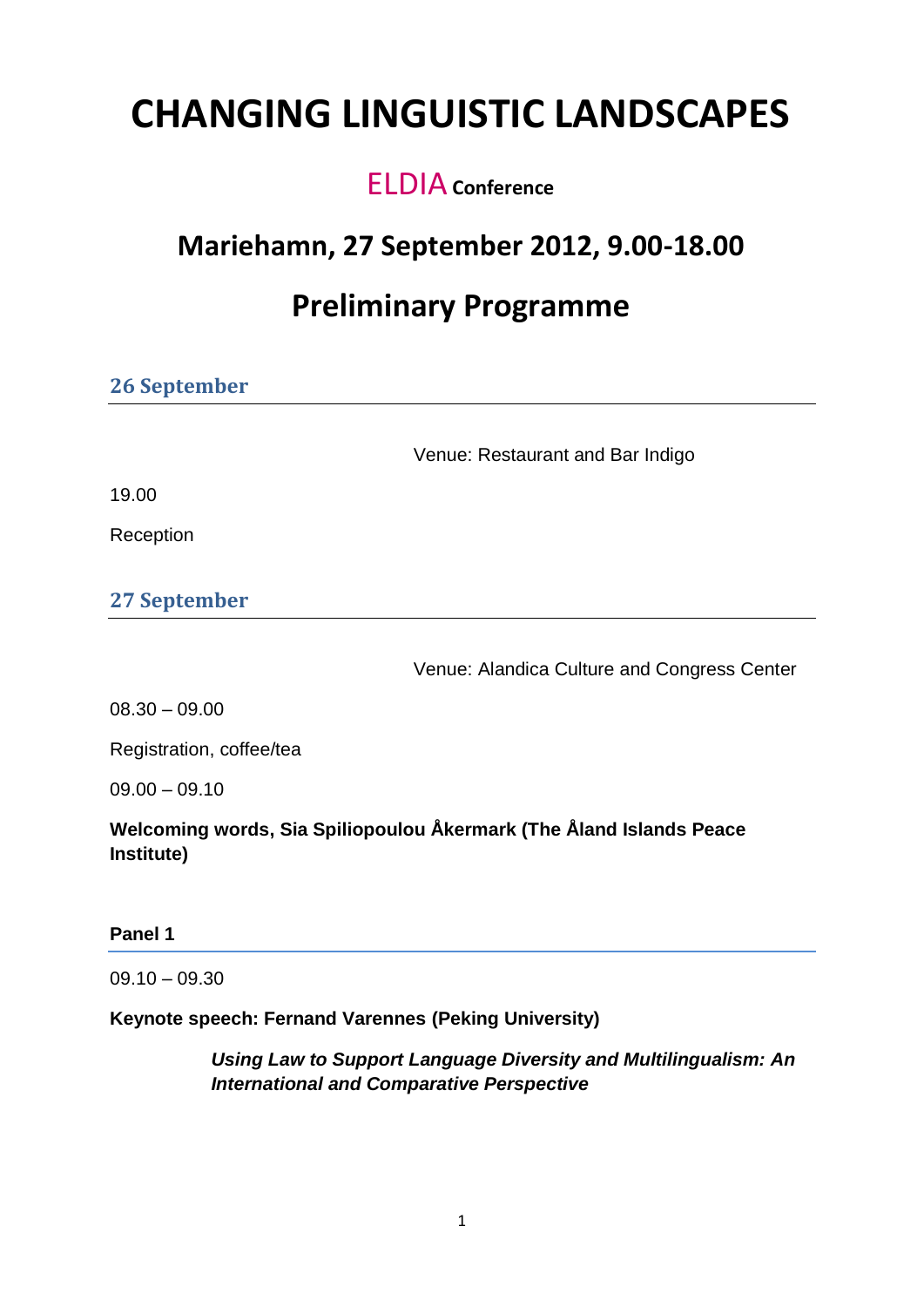10.30 – 11.30

Prof. Michel Doucet (University of Moncton): *The Canadian and European experiences with entrenched language rights*

Isabelle Bambust (University of Ghent): *The understandable language in Belgian civil proceedings - the wrong way*

Marianne Meiorg (Foundation of Estonian Human Rights Centre): *Recent developments in language policy and legislation in Estonia – problems with multilingualism*

Elżbieta Kuzborska (The Branch of the University of Bialystok in Vilnius): *Linguistic rights of persons belonging to national minorities in Lithuania in the light of constitutional concept of state language*

11.30 – 12.00

**Discussion** 

12.00 – 13.00

**Lunch**

#### **Panel 2**

13.00 – 13.20

#### **Keynote speech: Reetta Toivanen (University of Helsinki)**

#### *On the role of media in furthering or hindering language revitalization*

13.20 – 14.20

Ksenia Egorova (Pskov State University): *Finnish-Culture-Oriented English in the texts of travel guides to Finland*,

Karl Pajusalu & Kadri Koreinik (University of Tartu): *Folk concepts of multilingualism and minority: A focus on Setos and Võros*

Petteri Laihonen (University of Jyväskylä): *Individual Linguistic Landscape in South-West Slovakia*

Sarah Stephan (The Åland Islands Peace Institute): *Legal frameworks for minority and migrant languages in Germany – two perspectives on multilingualism*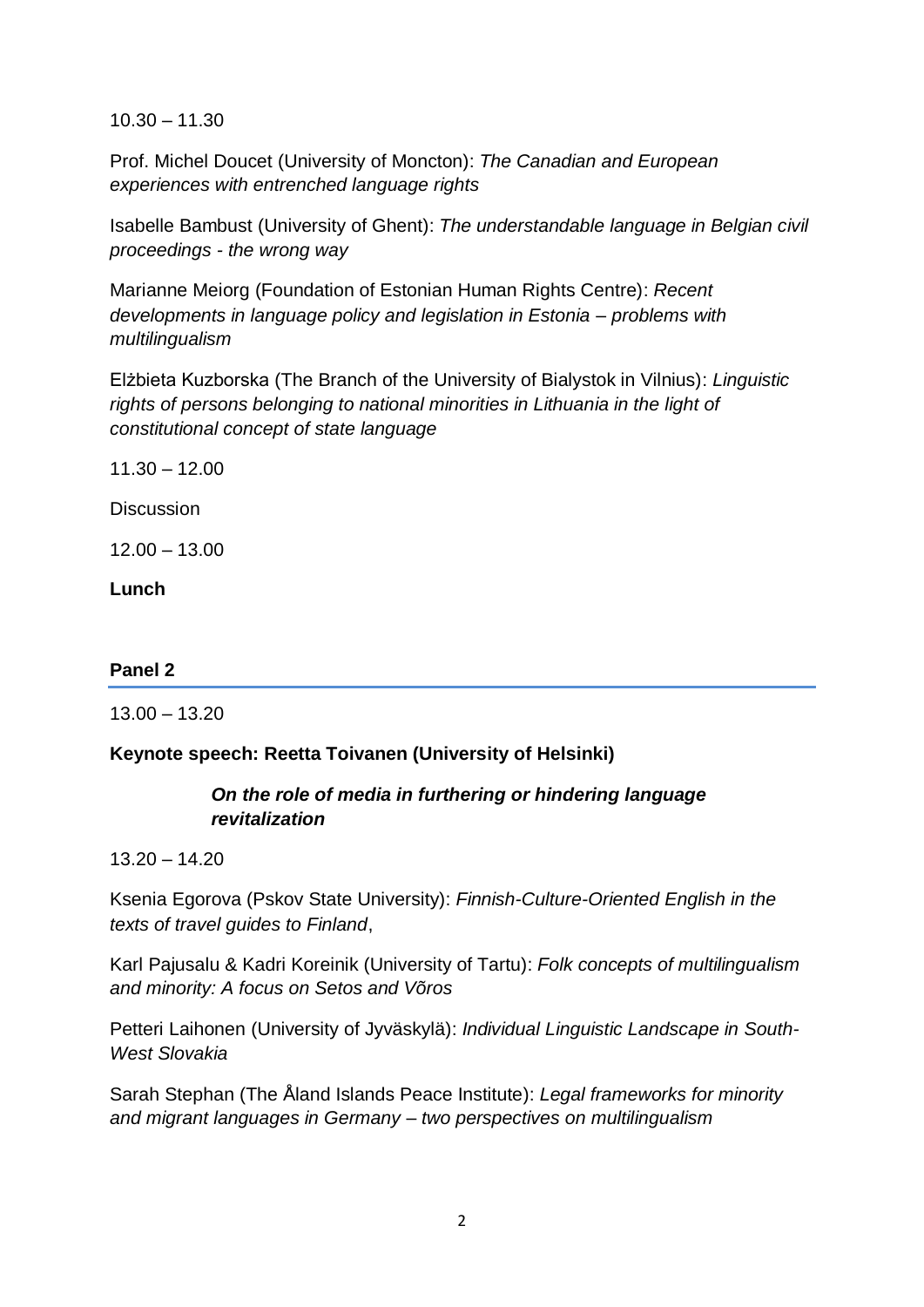14.20 – 15.00 **Discussion** 15.00 – 15.30 Coffee/tea

#### **Panel 3**

15.30 – 15.50

**Keynote speech: Sia Spiliopoulou Åkermark (The Åland Islands Peace Institute)**

#### *Expecting too much or too little? The role of law in language vitality and maintenance. Preliminary evidence from Eldia research*

15.50 – 16.50

Konstantin Zamyatin (University of Helsinki): *Russia's Minority Language Education in the Light of the European Charter for Regional or Minority Languages: the Case of Titular Languages in Finno-Ugric Republics* 

Verena Wisthaler (European Academy of Bozen/Bolzano), Heidi Öst (The Åland Islands Peace Institute): *The integration of immigrants in the educational system of national minorities: case studies from South Tyrol and the Åland Islands*

Heini Karjalainen, Ulriikka Puura, Riho Grünthal (University of Helsinki): *Language policy and population decline behind the border of EU: Veps in Russia*

Riho Grünthal, Ulriikka Puura, Heini Karjalainen (University of Helsinki): *Minority language between eroding communities and public policies: Karelian in the Republic of Karelia*

16.50 – 17.20

**Discussion** 

17.30 – 18.00

**Concluding remarks, Sia Spiliopoulou Åkermark (the Åland Islands Peace Institute)**